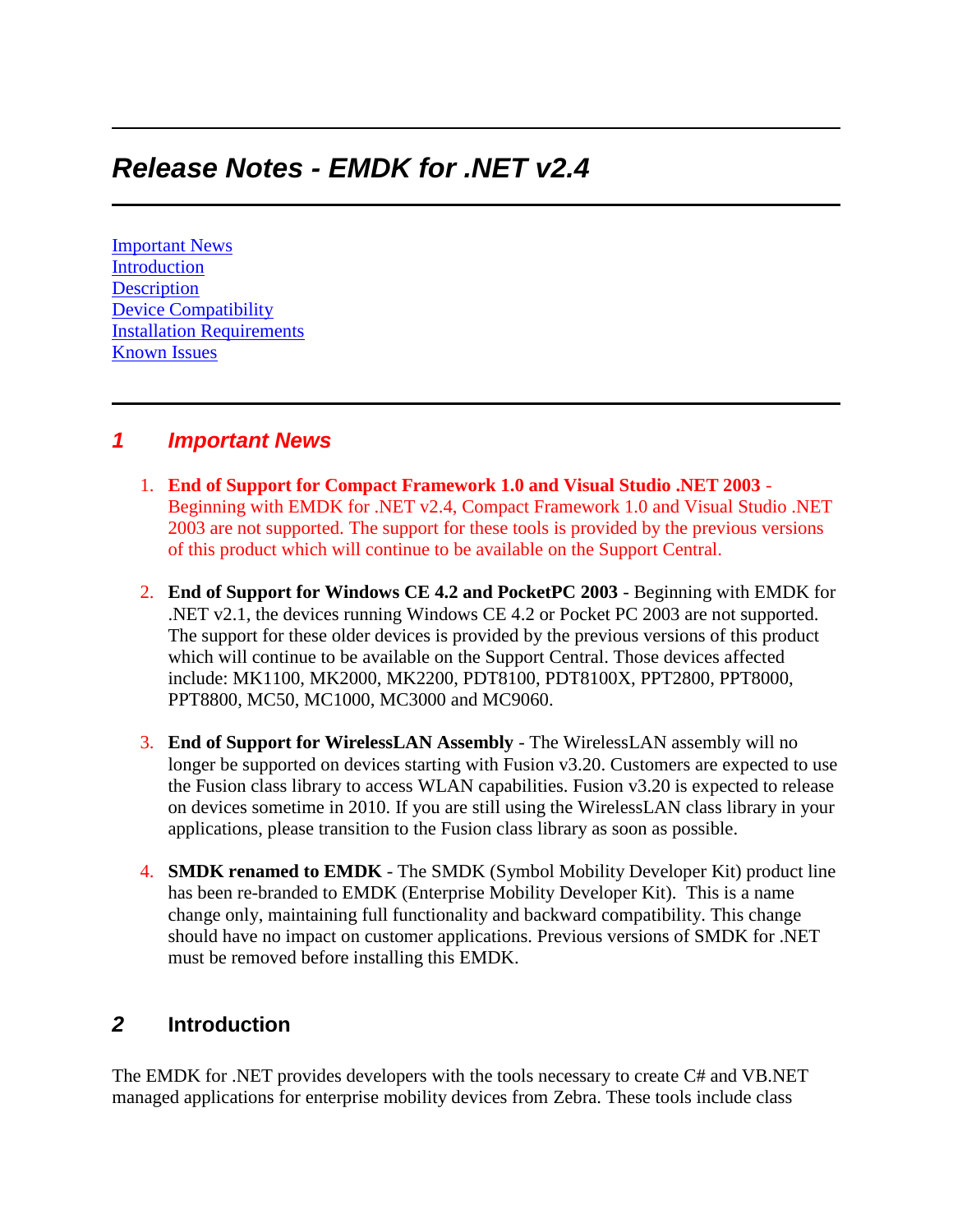libraries, sample applications, and associated documentation. EMDK for .NET allows Microsoft® .NET Compact Framework developers to programmatically access the enterprise mobility features on the devices. This developer kit is designed for use with Visual Studio 2005 and Visual Studio 2008.

# *3* **Description**

- 1. New device support for ES400 WM6.5, MC65 WM6.5 including new Fusion 3.20 features such as Fusion.WLAN.Adapter.WLANManagement and Fusion.WLAN.Encryption.AllowMixedMode properties. Refer to the ES400 Programmer's Guide in the Help documentation for information on the Dual-boot mechanismavailable in Fusion 3.20.
- 2. New device support for MC959B WM6.1.
- 3. New magnetic stripe reader support for MSR7000 and debit card reader support for DCR7000-100, when used with MC75A.
- 4. New magnetic stripe reader support for MSR55 when used with MC65.
- 5. New Symbol.PowerTools assembly to provide tools that combine one or more complicated features into a simple and easy to use API. Currently the "ScanAndPair" tool is available in this assembly. The ScanAndPair tool provides an option to scan a Bluetooth address/name barcode and pair with that remote device in one simple call. Refer to the "PowerTools" section of the Programmer's Guide in the Help documentation.
- 6. New and simplified BarcodeSample1 to demonstrate the use of the Barcode class library. This sample replaces the existing ScanSample1 and ScanSample2.
- 7. Updated WPAN (Bluetooth) class library to include the following new features:
	- o Discovering remote devices asynchronously. Earlier versions supported only the synchronous discovery. Refer to the section "Discovering Remote Devices" in the WPAN Programmer's Guide in the Help documentation for more information.
	- o The Bluetooth.LocalComPorts property is updated to provide only the ports that are not occupied and ready to be used. Earlier versions provided all the com ports that are supported by Bluetooth but not necessarily unused.
- 8. Updated BluetoothSample1 application to discover remote devices asynchronously. Earlier versions of this sample used the synchronous method.
- 9. Updated Barcode class library to provide support for the MATRIX2OF5 decoder.
- 10.Updated Imaging class library to support new error codes E\_IMG\_DEVICEDISABLED, E\_IMG\_CANTLOADHALDLL, E\_IMG\_INVALIDHALDLL and E\_IMG\_RUNNING.
- 11.Rollup of previously released v2.3 updates.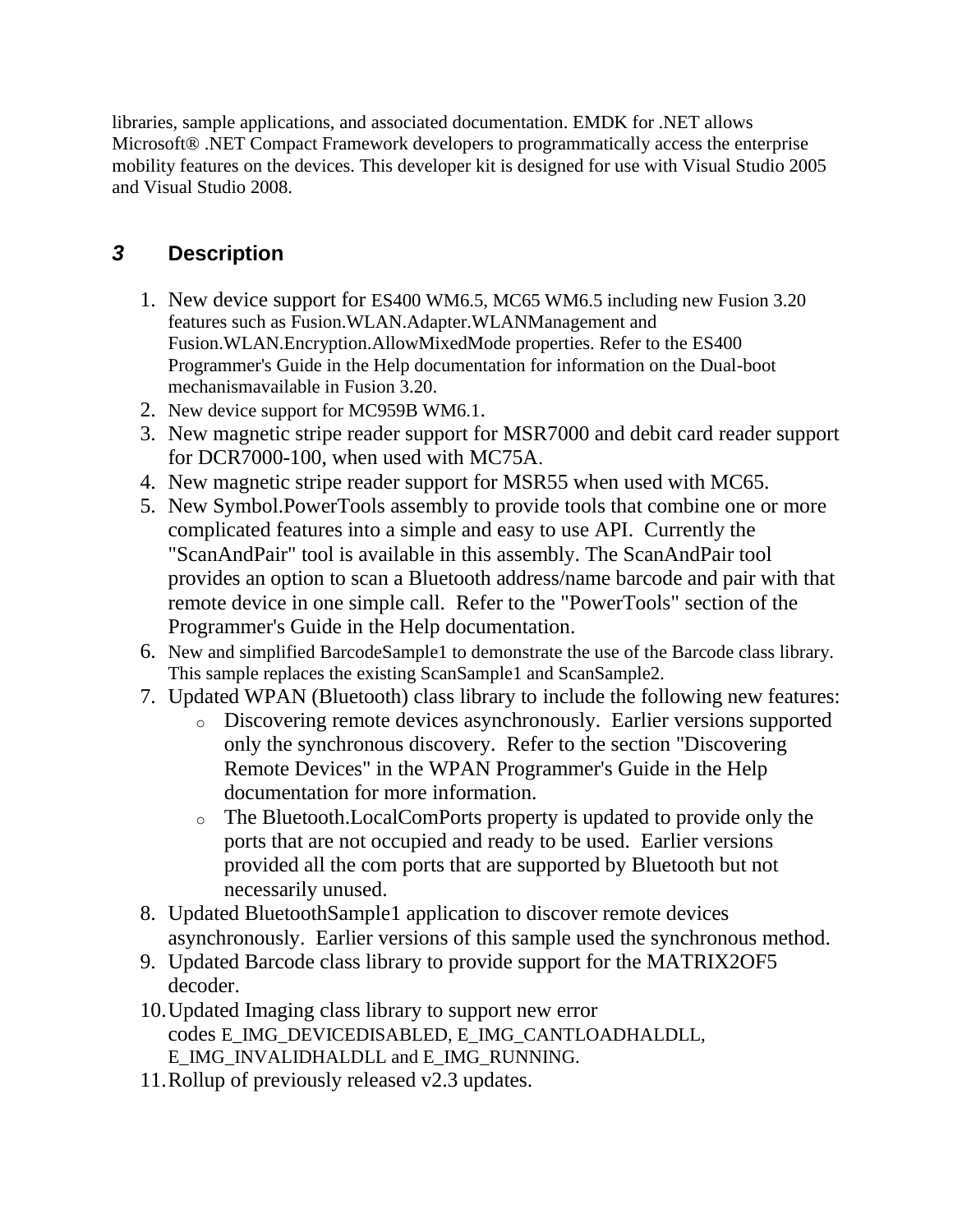- 12.Beginning with this version, Compact Framework 1.0 and Visual Studio .NET 2003 are not supported. The support for these tools is provided by the previous versions of this product which will continue to be available on the Support Central.
- 13.New device support for MC9100 CE6.0 and WM6.5. **(added January 2011)** \*
- 14.New device support for MC55A0 WM6.5.**(added January 2011)** \*
- 15.New debit card reader support for DCR7000-200 when used with MC70, MC75 and MC75A. Only the magnetic stripe reading and debit card PIN entry features of DCR7000-200 are supported. The smart card reading feature of this accessory is not supported in EMDK.**(added January 2011)** \*

\* New device approval has been received for this package. The approval did not require any software changes. If you have already installed the package, there is no need to download and install it again.

Update1 provides the following new RFID features:

- 1. New Duty cycle APIs support for Handheld RFID Readers
- 2. New RFID Tag Locationing functionality added for handheld RFID readers. UI based sample applications are modified to demonstrate the Tag Locationing feature.
- 3. New handheld start/stop trigger type added and updated all the UI samples to demonstrate this feature
- 4. New methods PerformEASScan and StopEASScan added in the Symbol.RFID2.NXP class
- 5. Updated all UI samples to initialize the lock privilege during lock button click event. In the previous versions, the lock privilege was initialized only in the constructor which broke the lock functionality for consecutive lock operations.
- 6. Modified Firmware update functionality in CS\_RFID3Sample6 and VB\_RFID3Sample6 applications. The Browse file dialog added to select the files. In the previous versions, the file will be entered manually.

## *4* **Device Compatibility**

This software release has been approved for use with the following devices.

| Device        | Win CE<br>5.0 | Win CE<br>6.0 | 5.0 | 6.0/6.1 | Win Mobile Win Mobile   Win Mobile  <br>6.5 |
|---------------|---------------|---------------|-----|---------|---------------------------------------------|
| <b>ES400</b>  |               |               |     |         | $\ast$                                      |
| <b>FX7400</b> | ∗             |               |     |         |                                             |
| <b>MC1000</b> | $*$           |               |     |         |                                             |
| MC17          | ∗             |               |     |         |                                             |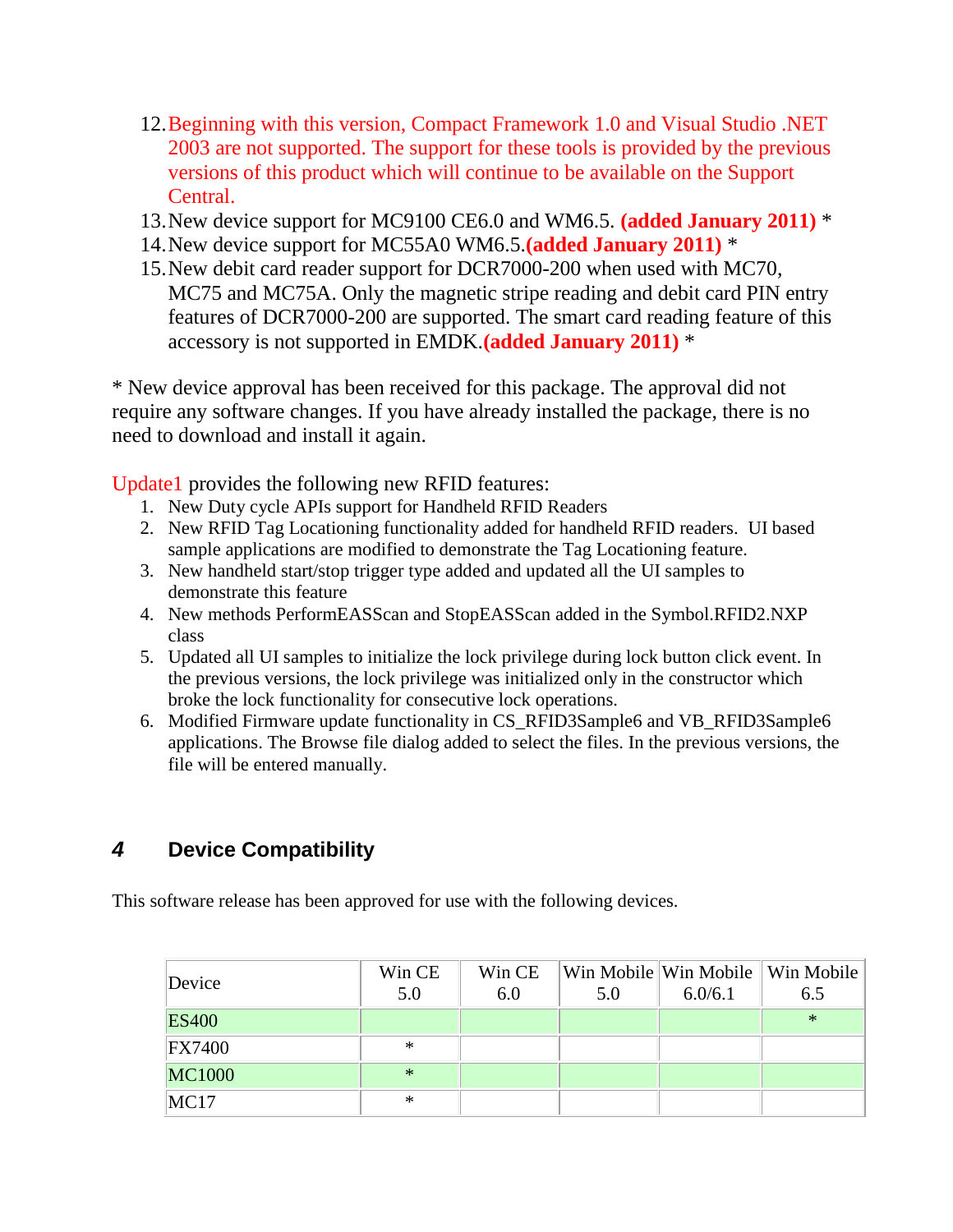| <b>MC3000</b> | $\ast$ |        |        | $\ast$ |        |
|---------------|--------|--------|--------|--------|--------|
| MC3090Z       |        |        |        | $\ast$ |        |
| MC3100        |        | $\ast$ |        | $\ast$ | $\ast$ |
| MC55          |        |        |        | $\ast$ | $\ast$ |
| MC55A         |        |        |        |        | $\ast$ |
| <b>MC65</b>   |        |        |        |        | $\ast$ |
| <b>MC70</b>   |        |        | $\ast$ | $\ast$ |        |
| MC75          |        |        |        | $\ast$ | $\ast$ |
| MC75A         |        |        |        |        | $\ast$ |
| <b>MC9000</b> | $\ast$ |        | $\ast$ |        |        |
| MC9090        | $\ast$ |        | $\ast$ | $\ast$ |        |
| MC9090 RFID   |        |        | $\ast$ |        |        |
| MC9090-Z      |        |        |        | $\ast$ |        |
| MC9100        |        | $\ast$ |        |        | $\ast$ |
| <b>MC9500</b> |        |        |        | $\ast$ | $\ast$ |
| <b>MK500</b>  | $\ast$ |        |        |        |        |
| <b>MK4000</b> | $\ast$ |        |        |        |        |
| MT2000        | $\ast$ |        |        |        |        |
| <b>RD5000</b> | $\ast$ |        |        |        |        |
| VC5090        | $\ast$ |        |        |        |        |
| <b>VC6090</b> |        |        |        | $\ast$ | $\ast$ |
| WT4000        | $\ast$ |        |        |        |        |
| XR400 Series  | $\ast$ |        |        |        |        |

\* Supported device

# *5* **Installation Requirements**

### **Development PC**

Install Requirements for Visual Studio 2005:

- Microsoft® Windows XP (32-bit) or Microsoft® Windows Vista (32 bit) or Microsoft® Windows 7 (32-bit and 64-bit)
- Microsoft® Visual Studio 2005 \*
- Microsoft ActiveSync 4.2 or higher (only for Windows XP, Vista has its own Mobile Device Center)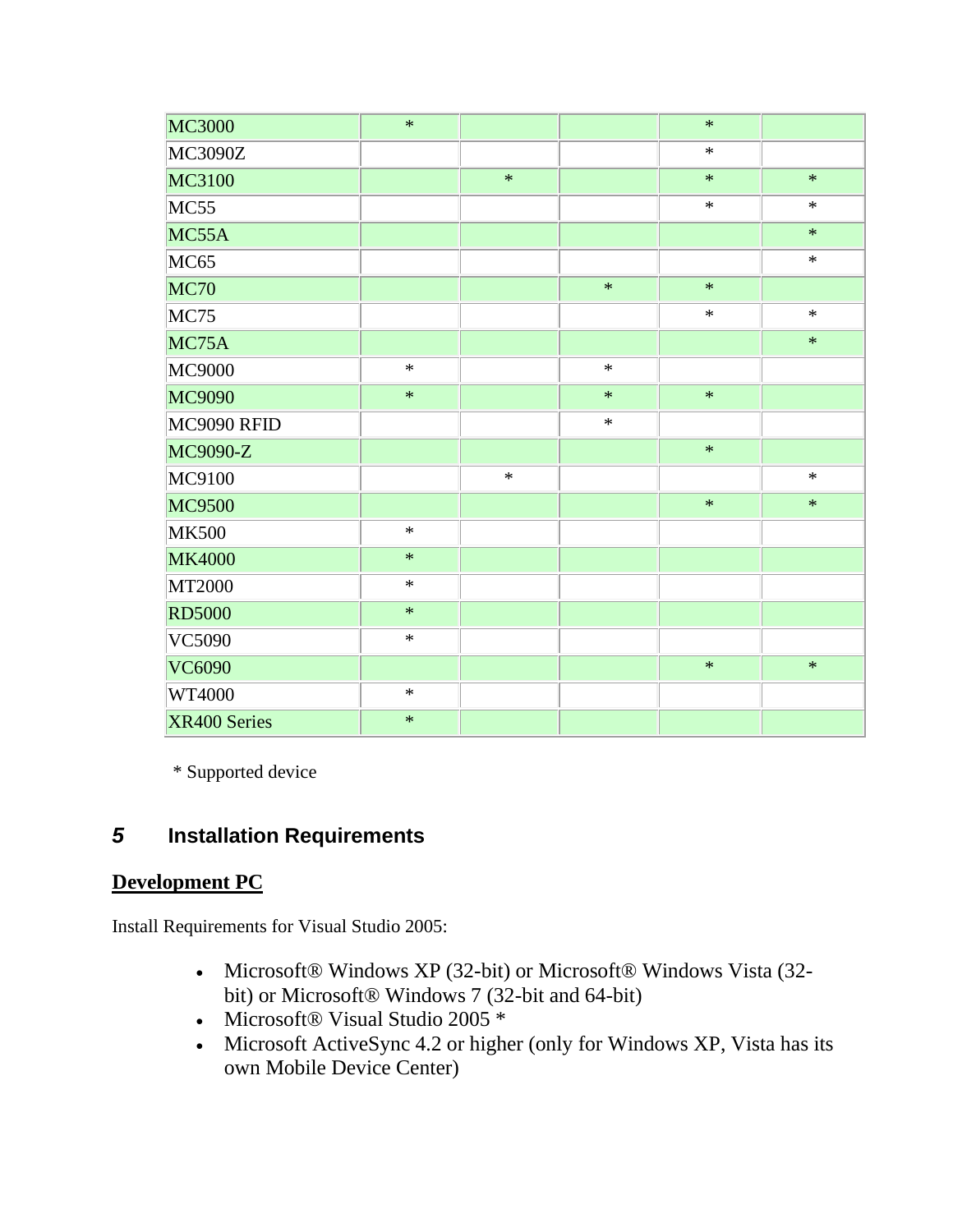- Microsoft® Windows Mobile Device Center 6.1 or higher. (only for Windows 7)
- [One of more of the following SDKs for the Windows Mobile](http://www.microsoft.com/downloads/details.aspx?FamilyID=83A52AF2-F524-4EC5-9155-717CBE5D25ED&displaylang=en)  [development:](http://www.microsoft.com/downloads/details.aspx?FamilyID=83A52AF2-F524-4EC5-9155-717CBE5D25ED&displaylang=en)
	- o [Microsoft® Windows Mobile 5.0 SDK for PocketPC](http://www.microsoft.com/downloads/details.aspx?FamilyID=83A52AF2-F524-4EC5-9155-717CBE5D25ED&displaylang=en)
	- o [Microsoft® Windows Mobile 6.0 Professional SDK for Pocket PC](http://www.microsoft.com/downloads/details.aspx?familyid=06111A3A-A651-4745-88EF-3D48091A390B&displaylang=en)
	- o [Microsoft® Windows Mobile 6.5 Professional Developer Tool](http://www.microsoft.com/downloads/details.aspx?FamilyID=20686a1d-97a8-4f80-bc6a-ae010e085a6e&displaylang=en)  [Kit](http://www.microsoft.com/downloads/details.aspx?FamilyID=20686a1d-97a8-4f80-bc6a-ae010e085a6e&displaylang=en)

Install Requirements for Visual Studio 2008:

- Microsoft® Windows XP (32-bit) or Microsoft® Windows Vista (32bit) or Microsoft® Windows 7 (32-bit and 64-bit)
- Microsoft® Visual Studio 2008 \*
- Microsoft ActiveSync 4.5 or higher (only for Windows XP, Vista has its own Mobile Device Center)
- Microsoft® Windows Mobile Device Center 6.1 or higher. (only for Windows 7)
- One of more of the following SDKs for the Windows Mobile [development:](http://www.microsoft.com/downloads/details.aspx?FamilyID=83A52AF2-F524-4EC5-9155-717CBE5D25ED&displaylang=en)
	- o [Microsoft® Windows Mobile 6.0 Professional SDK for Pocket PC](http://www.microsoft.com/downloads/details.aspx?familyid=06111A3A-A651-4745-88EF-3D48091A390B&displaylang=en)
	- o [Microsoft® Windows Mobile 6.5 Professional Developer Tool](http://www.microsoft.com/downloads/details.aspx?FamilyID=20686a1d-97a8-4f80-bc6a-ae010e085a6e&displaylang=en)  [Kit](http://www.microsoft.com/downloads/details.aspx?FamilyID=20686a1d-97a8-4f80-bc6a-ae010e085a6e&displaylang=en)

\* The edition of Visual Studio installed must support mobile device development. Express editions of Visual Studio do not support mobile device development. Visual Studio 2008 Standard Edition does not support mobile device development.

## **Device Runtimes**

To run device applications that utilize EMDK for .NET libraries, the following device runtimes must be installed:

> Microsoft .NET Compact Framework. The following table specifies the combinations of Visual Studio and .NET Compact Frameworks supported by EMDK:

|                    | CF 2.0 SP2 | CF 3.5    |
|--------------------|------------|-----------|
| Visual Studio 2005 | Supported  |           |
| Visual Studio 2008 | Supported  | Supported |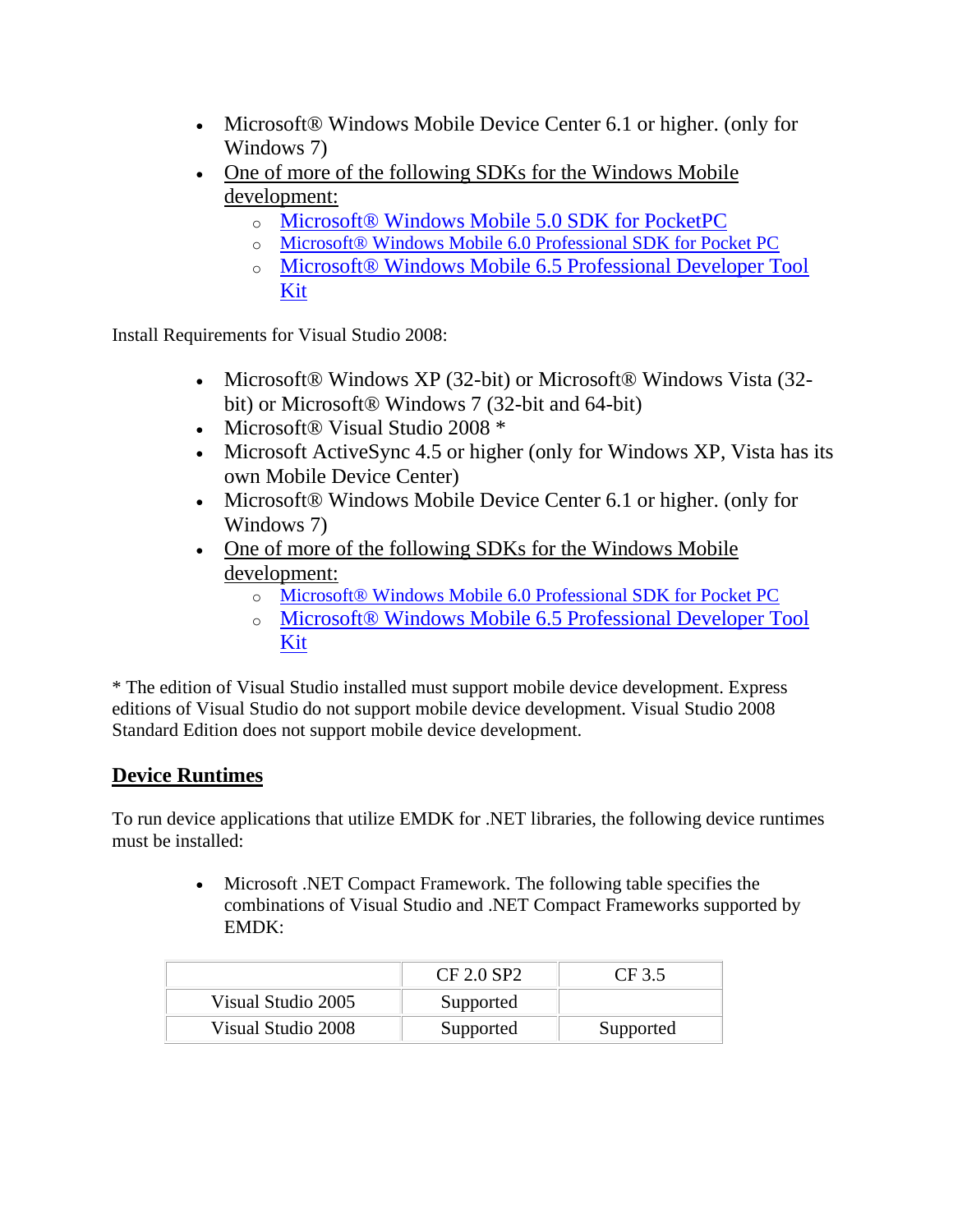EMDK for .NET runtime environment (symbol.all.arm.cab).

#### **Host Runtimes**

To run PC applications that utilize the RFID class libraries, the following Host runtimes must be installed:

- .NET Framework 2.0 or higher
- Symbol.RFID2.Host.dll
- RFIDControl.zip (required by RD50000. Refer to the section "Using" Symbol.RFID2 Host Assembly with RD5000 Device Reader" in the ReadMe)

## *6* **Known Issues**

- 1. Changing the minimum or maximum length of the US4STATE\_FICS symbology in the Barcode class library can cause an exception. The underlying issue will be resolved in the future.
- 2. The RFID2 HostSetup Sample will not be supported in next release. Please avoid using these samples distributed in this release.
- 3. On MC65, an attempt to display the ViewFinder using the VFMode property may fail when using the BlockBuster Imager for scanning. The underlying issue will be resolved in the future.
- 4. On ES400, the ScanAndPair and ScanAndUnPair methods in the PowerTools class library will not enable the scanner even after pressing the scan button and the calls will return with a timeout error. The underlying issue will be resolved in the future. As a workaround, set the ScanInfo.TriggerType property to "Auto" before calling these methods. The "Auto" property will automatically enable the scanner without having to press the scan button.
- 5. The sample MagStripeControlSample1 which makes use of the DTC Symbol.MagStripe.Design, would fail on the devices MC55 & MC65. This is due to an issue in the lower layer which is beyond EMDK for .NET.
- 6. An error message appears for a very short period of time and sometimes the device becomes irresponsive upon exiting VS2008/CF3.5 BarcodeSample1 applications. This issue with VS2008/CF3.5 applications can be seen only on CE6.0. If listview.Font property is set to a new Font object, the application throws an error message when it exits. This error message is coming from the compact framework 3.5. If the listview.Font.Size property is accessed at least once before setting the listview.Font property, this issue is not seen. The user may try this workaround until a proper fix is made available in the compact framework 3.5.
- 7. The method Actions.NewReaderData() internally creates an ReaderData object with the type as ReaderDataTypes.Text and the size as ReaderDataLengths.DefaultText which is 55. If it's required to get barcodes having higher lengths decoded, then the user is supposed to create a